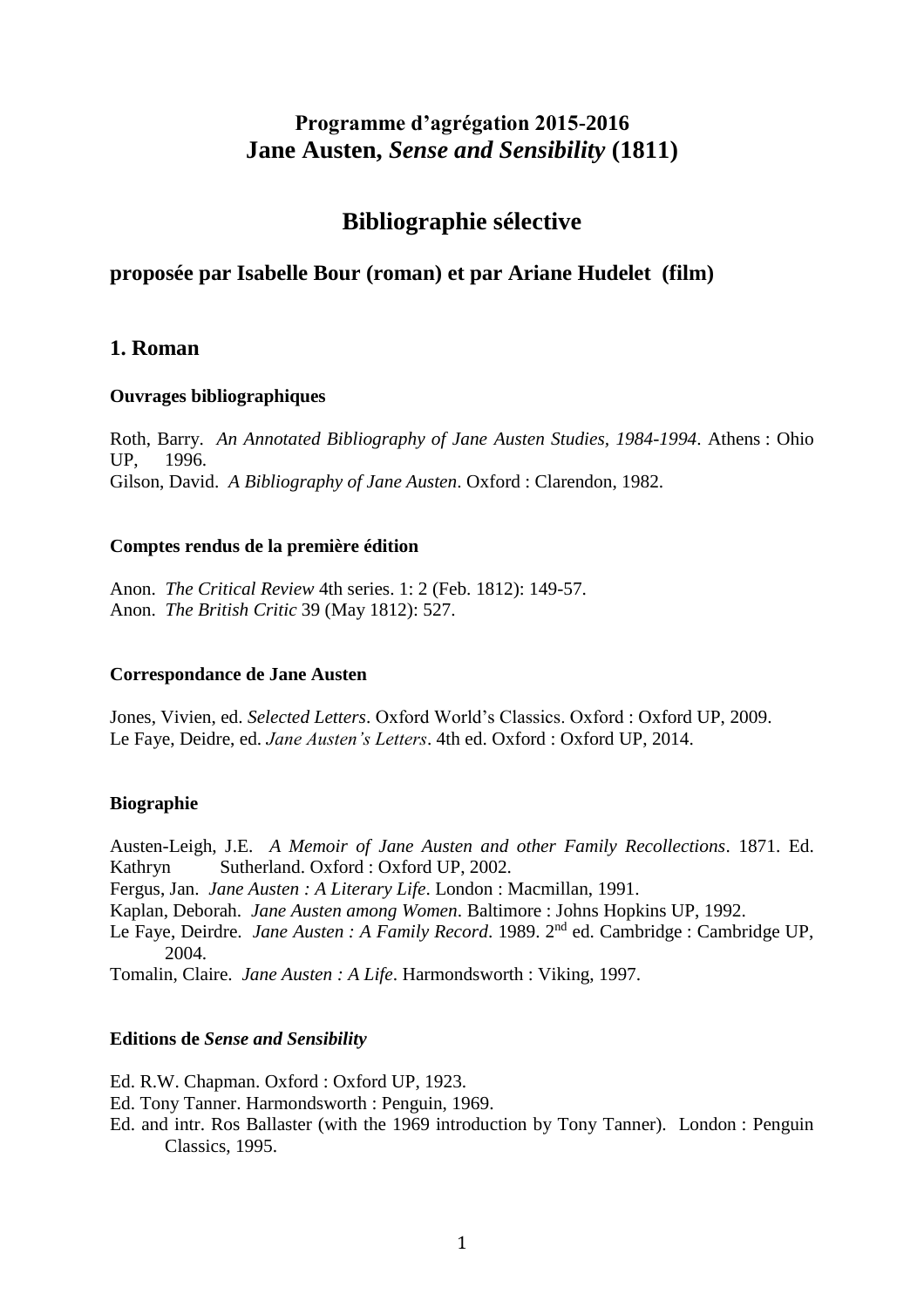- Ed. James Kinsley, intr. and notes Margaret Anne Doody and Claire Lamont. Oxford World's Classics.Oxford : Oxford UP, 2008. (Edition au programme)
- Ed. Edward Copeland. Cambridge : Cambridge UP, 2009.
- Ed. Patricia Meyer Spacks. Cambridge, Mass. : Belknap P, 2013.

#### **Sources primaires sur la sensibilité**

- Austen, Jane. « Juvenilia ». In *Minor Works*. Ed. R.W. Chapman, 1954. [ Courtes fictions parodiques
- ---. *Catharine and Other Writings*. Ed. Margaret Anne Doody and Douglas Murray. Oxford World's Classics. Oxford UP, 2009. [id.]
- Brooke, Frances. *The History of Lady Julia Mandeville*. 1763. London : Chatto and Pickering, 2012. [ Roman ]
- ---. *The History of Lady Emily Montague*. 1769. En ligne : Project Gutenberg. [ Roman ] \*Mackenzie, Henry. *The Man of Feeling*. 1771. Oxford: Oxford UP, 2001.
- \*Montolieu, Isabelle de. *Caroline de Lichtfield, ou Mémoires d'une famille prussienne.* 1786.
- Trad. Thomas Holcroft (1786). London: Chatto and Pickering, 2014. [Roman] En ligne :<http://www.jimandellen.org/montolieu/caroline.show.html>
- James Fordyce. *Sermons to Young Women*. 1766. Ed. Janet Todd. London : Pickering, 1996. [Manuel de bonne conduite]
- Gregory, John. *A Father's Legacy to his Daughters.* 1774. London : Cadell and Davies, 1808. En ligne : Archive.org [ Manuel de bonne conduite ]
- Wollstonecraft, Mary. *A Vindication of the Rights of Woman*. 1792. Ed. Janet Todd. Oxford : Oxford UP, 1993. [Mise en cause de la sensibilité ]

#### **Histoire littéraire, contexte historique et littéraire**

Adkins, Roy and Lesley. *Eavesdropping on Jane Austen's England*. London : Little, Brown, 2013.

\*Armstrong, Nancy. *Desire and Domestic Fiction : A Political History of the Novel*. Oxford : Oxford UP, 1987.

Colley, Linda. *Britons : Forging the Nation 1707-1837*. New Haven : Yale UP, 1992.

Collins, Irene. *Jane Austen and the Clergy*. London : Hambledon, 1994.

Boyd, Hilton. *A Mad, Bad & Dangerous People ? England 1783-1846*. Oxford : Clarendon, 2006.

\* Butler, Marilyn. *Jane Austen and the War of Ideas*. Oxford : Clarendon, 1975.

---. *Romantics, Rebels and Reactionaries : English Literature and its Background 1760- 1830*. Oxford : Oxford UP, 1981.

Fabricant, Carole. « The Aesthetics and Politics of Landscape in the Eighteenth Century. » In Ralph Cohen, ed., *Studies in Eighteenth-Century British Art and Aesthetics*. Berkeley : U of California P, 1985.

Gilbert, Sandra, and Susan Gubar. *The Madwoman in the Attic : the Woman Writer and the Nineteenth-Century Literary Imagination*. 1979. 2nd ed. New Haven : Yale UP, 2000.

\* Jarvis, Robin. *The Romantic Period : The Intellectual and Cultural Context of English Literature 1789- 1830*. Harlow : Pearson Longman, 2004.

\* Kelly, Gary. *English Fiction of the Romantic Period 1789-1830*. London : Longman, 1989.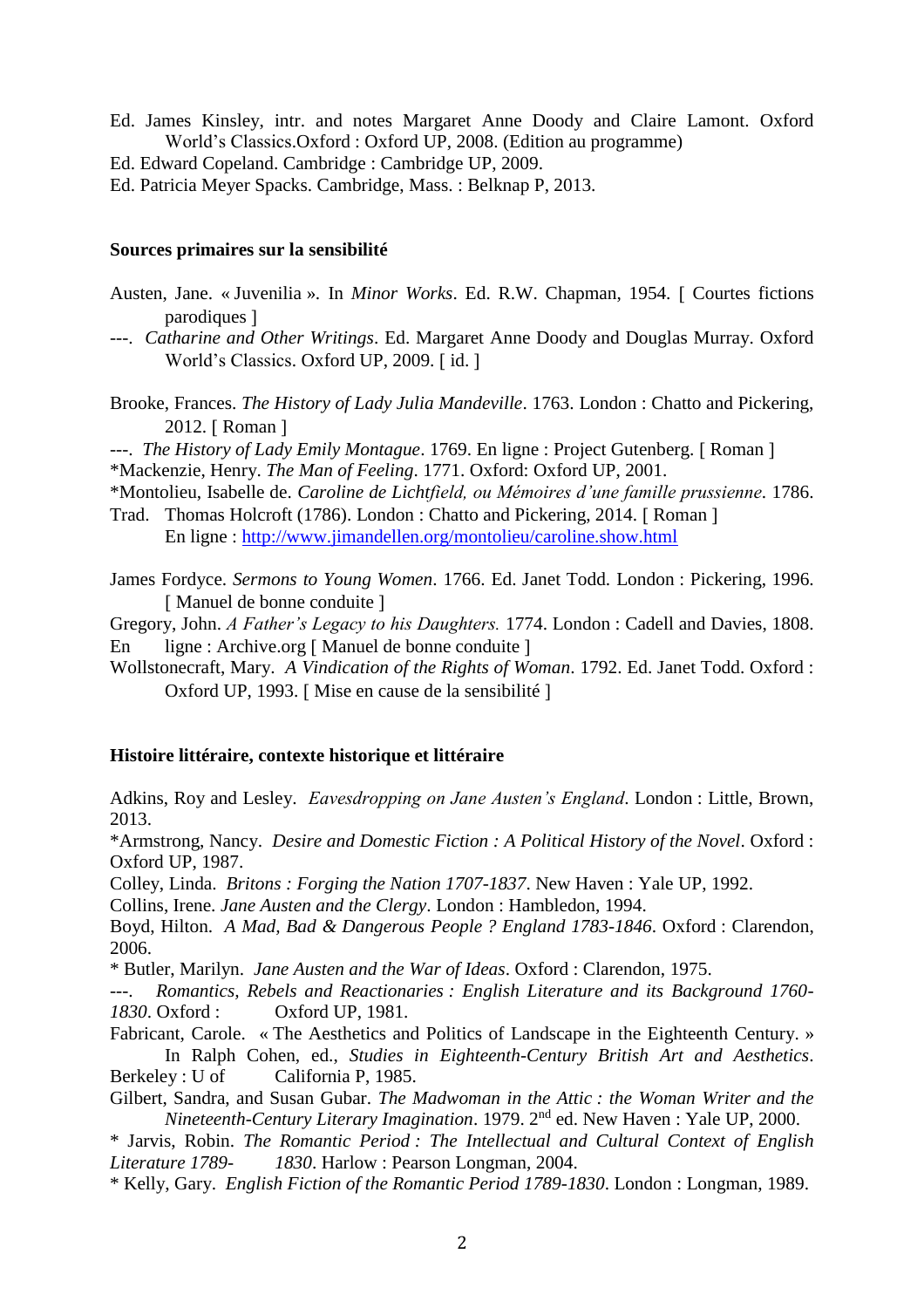Kroll, Richard, ed. *The English Novel : Smollett to Austen*. London : Longman, 1998.

McCalman, Iain, ed. *An Oxford Companion to the Romantic Age*. Oxford : Oxford UP, 1999.

Miller, D .A. *Narrative and its Discontents : Problems of Closure in the Traditional Novel*. 1981. Princeton : Princeton UP, 1989.

Monaghan, David. *Jane Austen in a Social Context.* Totawa, N.J. : Barnes and Noble, 1981.

Moretti, Franco. *The Way of the World : The* Bildungsroman *in European Culture.* 1987. London : Verso, 2000.

Spacks, Patricia Meyer. *The Female Imagination: A Literary and Psychological Investigation of Women's Writing.* New York: Knofp, 1975.

Renwick, W.L. *English Literature 1789-1815. Oxford History of English Literature.* Oxford : Oxford UP, 1963.

Roe, Nicholas, ed. *Romanticism : An Oxford Guide*. Oxford : Oxford UP, 2005.

Sales, Roger. *Jane Austen and Representations of Regency England*. 1994. London : Routledge, 1996.

\*Spencer, Jane. *The Rise of the Woman Novelist: From Aphra Behn to Jane Austen*. Oxford: Blackwell, 1986.

\*Todd, Janet, ed. *Jane Austen in Context.* Cambridge : Cambridge UP, 2005.

Todd, Janet. *The Sign of Angellica : Women, Writing and Fiction, 1660-1800.* London : Virago, 1989.

Wu, Duncan, ed. *A Companion to Romanticism*. Oxford : Blackwell, 1998.

#### **Ouvrages et article sur la sensibilité**

\* Barker-Benfield, G.J. *The Culture of Sensibility : Sex and Society in Eighteenth-Century Britain*. Chicago : Chicago UP, 1992.

\* Brissenden, R.F. *Virtue in Distress : Studies in the Novel of Sentiment from Richardson to*  Sade. New York : Barnes & Noble, 1974.

Csengei, Ildiko. *Sympathy, Sensibility and the Literature of Feeling in the Eighteenth Century.* London : Palgrave Macmillan, 2012.

\* Mullan, John. *Sentiment and Sociability : The Language of Feeling in the Eighteenth Century*. Oxford : Clarendon, 1988.

Pinch, Adela. *Strange Fits of Passion : Epistemologies of Emotion, Hume to Austen*. Stanford : Stanford UP, 1996.

Riskin, Jessica. *Science in the Age of Sensibility : The Sentimental Empiricists of the French Enlightenment*. Chicago : U of Chicago P, 2002.

Stewart, Philip. *L'Invention du sentiment : roman et économie affective au XVIIIe siècle*. Oxford : Voltaire Foundation, 2010.

\* Todd, Janet. *Sensibility : An Introduction*. London : Methuen, 1986.

\* Van Sant, Jessie. *Eighteenth-Century Sensibility and the Novel*. Cambridge : Cambridge UP, 1993.

Wilson, Erin. « The End of Sensibility : The Nervous Body in the Early Nineteenth Century. » *Literature and Medicine* 30.2 (Fall 2012) : 276-91.

#### **Ouvrages et chapitres sur les romans de Jane Austen**

\*Babb, Howard S. *Jane Austen's Novels : The Fabric of Dialogue*. Columbus, OH : Ohio State UP, 1952.

Bloom, Harold, ed. *Modern Critical Views: Jane Austen.* New York: Chelsea House, 1986.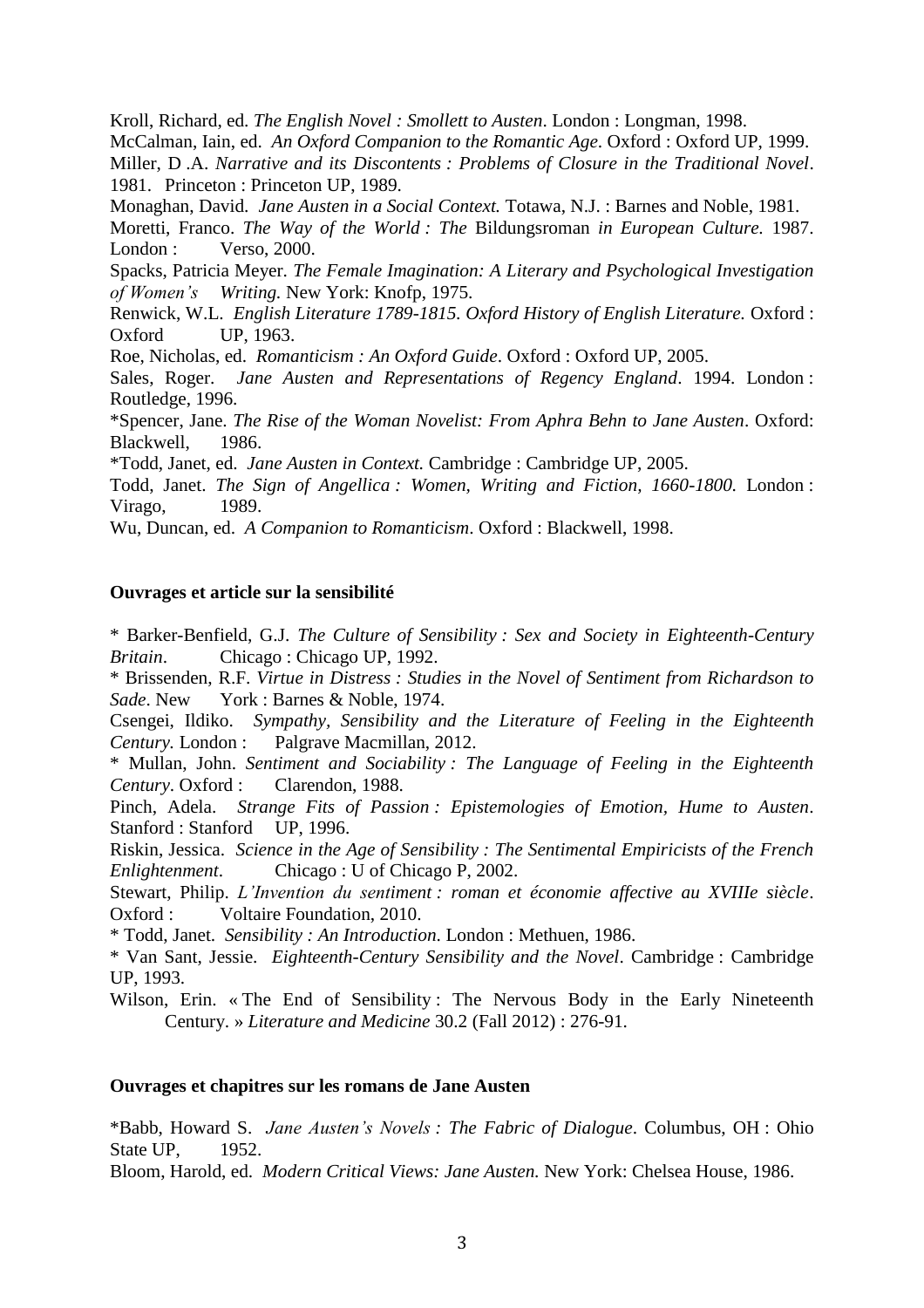Bradbrook, Frank W. *Jane Austen and Her Predecessors*. Cambridge: Cambridge UP, 1967. Brown, Julia Prewitt. *Jane Austen's Novels : Social Change and Literary Form*. Cambridge, Mass.: Harvard UP, 1979.

Burrows, J.F. *Computation into Criticism : A Study of Jane Austen's Novels and an Experiment in Method*. Oxford : Clarendon, 1987.

\*Copeland, Edward and Juliet McMaster. *The Cambridge Companion to Jane Austen*. Cambridge : Cambridge UP, 1997.

---. *The Cambridge Companion to Jane Austen*. 2nd ed. Cambridge UP, 2011. Il vaut la peine de consulter les deux éditions, deux chapitres ayant disparu de la seconde et huit étant apparus, dont un sur la filmographie.

Devlin, D.D. *Jane Austen and Education*. London : Macmillan, 1975.

Evans, Mary. *Jane Austen and the State*. London : Tavistock, 1987.

\*Fergus, Jan. *Jane Austen and the Didactic Novel.* London : Macmillan, 1983.

Fullbrook, Kate. « Jane Austen and the Comic Negative. » In Sue Roe, ed., *Women Reading Women's Writing*. Brighton : Harverster, 1987.

Galperin, William H. *The Historical Austen*. Philadelphia : U of Pennsylvania P, 2003.

Gard, Roger. *Jane Austen's Novels : The Art of Clarity.* New Haven : Yale UP, 1992.

Goubert, Pierre. *Jane Austen: Etude psychologique de la romancière*. Paris: PUF, 1976.

Grey, J. David, *et al. The Jane Austen Companion.* New York: Macmillan, 1986.

Hardy, Barbara. *A Reading of Jane Austen*. 1975. London : Athlone P, 1979.

Heydt-Stevenson, Jillian. *Austen's Unbecoming Conjunctions: Subversive Laughter, Embodied History*. New York: Palgrave Macmillan, 2005.

Horwitz, Barbara J. *Jane Austen and the Question of Women's Education*. New York : Peter Lang, 1991.

Hudson, Glenda A. *Sibling Love and Incest in Jane Austen's Fiction*. Basingstoke : Macmillan, 1992.

Johnson, Claudia. *Equivocal Beings. Politics, Gender and Sentimentalism in the 1790s : Wollstonecraft, Radcliffe, Burney, Austen*. Chicago : U of Chicago p, 1995.

\*--. *Jane Austen : Women, Politics and the Novel.* Chicago : U of Chicago P, 1988.

\*--- and Clara Tuite. *A Companion to Jane Austen*. Chichester : Wiley-Blackwell, 2009.

Kirkham, Margaret. *Jane Austen : Feminism and Fiction*. 1983. London : Athlone P, 1997.

Koppel, Gene. *The Religious Dimension of Jane Austen's Novels*. Ann Arbor : UMI Research P, 1988.

\*Lascelles, Mary. *Jane Austen and her Art*. 1939. Oxford : Oxford UP, 1966.

\*Littlewood, Ian, ed. *Jane Austen : Critical Assessments*. 4 vols. Mountfield : Helm Information, 1998.

\*Litz, A. Walton. *Jane Austen : A Study of her Artistic Development*. London : Chatto and Windus, 1965.

Mandal, Anthony. *Jane Austen and the Popular Novel : The Determined Author*. London : Palgrave Macmillan, 2007.

--- and Brian Southam. *The Reception of Jane Austen in Europe*. London: Continuum, 2007. Masséi-Chamayou, Marie-Laure. *La Représentation de l'argent dans les romans de Jane* 

*Austen*Paris: L'Harmattan, 2012.

\*Miller, D.A. *Jane Austen, or the Secret of Style*. Princeton: Princeton UP, 2003.

---. *Narrative and its Discontents: Problems of Closure in the Traditional Novel*. Princeton: Princeton UP, 1981.

\*Moler, Kenneth A. *Jane Austen's Art of Allusion.* Lincoln, NE : U of Nebraska P, 1968.

Monaghan, David. *Jane Austen : Structure and Social Vision*. London : Macmillan, 1980.

\*Morgan, Susan. *In the Meantime: Character and Perception in Jane Austen's Fiction*. Chicago: U of Chicago P, 1980.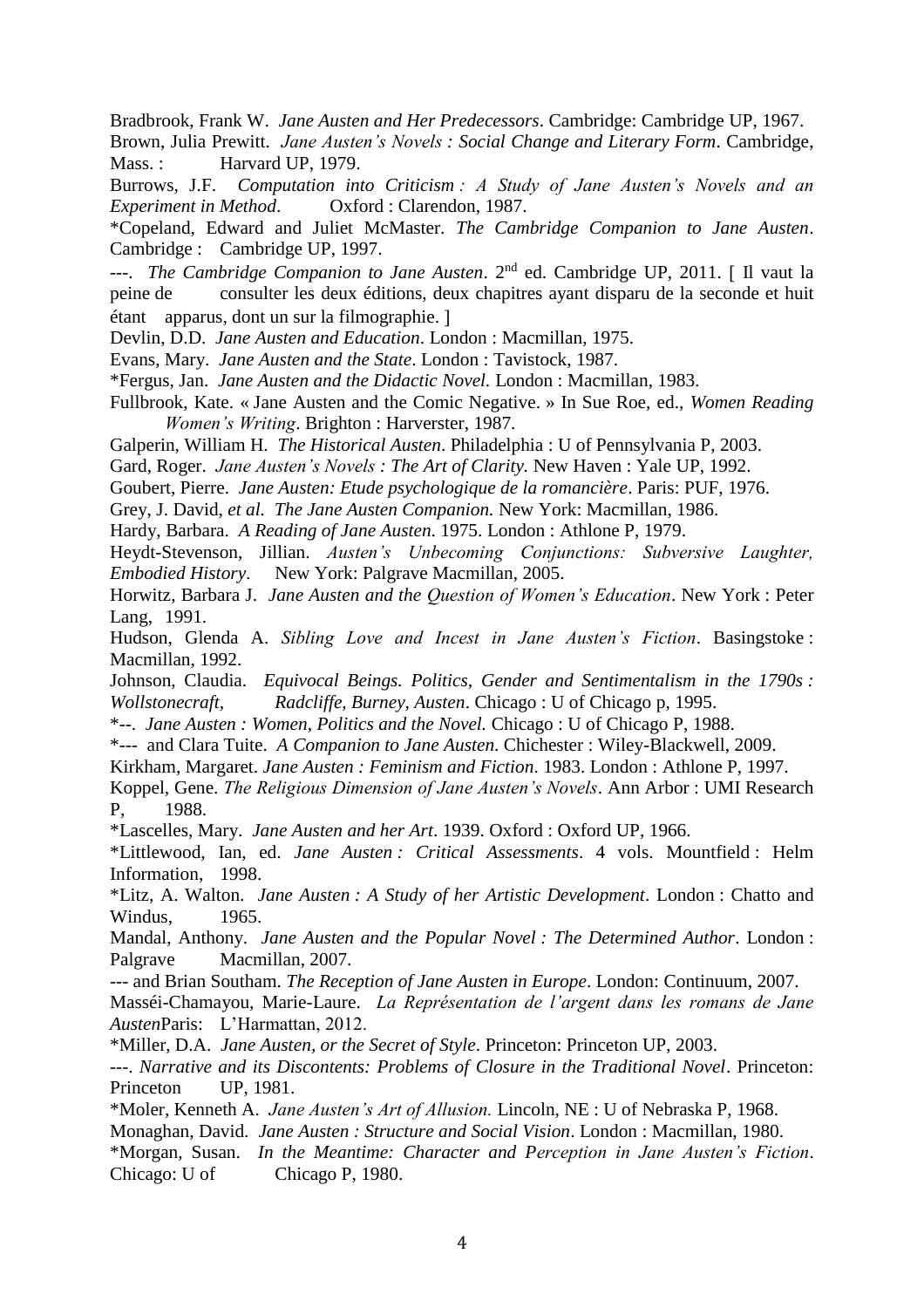Mudrick, Marvin. *Jane Austen : Irony as Defense and Discovery*. Princeton : Princeton UP, 1952.

Nardin, Jane. *Those Elegant Decorums: The Concept of Propriety in Jane Austen's Novels.* Albany, NY: State U of New York P, 1973.

Page, Norman. *The Language of Jane Austen*. Oxford: Blackwell, 1972.

Park, You-me and Rajeswari Sunder Rajan, eds. *The Postcolonial Austen*. London : Routledge, 2000.

\*Poovey, Mary. *The Proper Lady and the Woman Writer : Ideology as Style in the Works of Mary Wollstonecraft, Mary Shelley, and Jane Austen.* Chicago : U of Chicago P, 1984.

Rigberg, Lynn R. *Jane Austen's Discourse with New Rhetoric*. New York : Peter Lang, 1999.

Roberts, Warren. *Jane Austen and the French Revolution*. 1979. London : Athlone P, 1995.

\*Scott, P.J.M. *Jane Austen: A Reassessment*. Totowa, NJ: Barnes & Noble, 1982.

Sedgwick, Eve Kosovsky. « Jane Austen and the Masturbating Girl. » *Critical Inquiry* 17 (1990-91): 818-37.

Seeber, Barbara K. *General Consent in Jane Austen: A Study of Dialogism*. Montreal: McGill- Queen's UP, 2000.

Selwyn, David. *Jane Austen and Leisure*. London : Hambledon P, 1999.

\*Southam, B.C., ed. *Jane Austen : The Critical Heritage*. 2 vols. London : Routledge, 1968- 87.

\*---. *Critical Essays on Jane Austen*. London : Routledge, 1968.

\*---. *Jane Austen*: Sense and Sensibility, Pride and Prejudice *and* Mansfield Park. London: Macmillan, 1976.

\*Stokes, Myra. *The Language of Jane Austen A Study of Some Aspects of her Vocabulary*. London : Macmillan, 1991.

Sulloway, Alison G. *Jane Austen and the Province of Womanhood*. Philadelphia: U of Pennsylvania P, 1989.

\*Tanner, Tony. *Jane Austen.* 1986. Basingstoke : Palgrave Macmillan, 2007. Contient l'introduction à son édition de *S&S*.

\*Tave, Stuart. *Some Words of Jane Austen*. Chicago: Chicago UP, 1973.

\*Thompson, James. *Between Self and World : The Novels of Jane Austen*. University Park : Pennsylvania State U, 1988.

Tuite, Clara. *Romantic Austen : Sexual Politics and the Literary Order.* Cambridge : Cambridge UP, 2002.

Waldron, Mary. *Jane Austen and the Fiction of her Time*. Cambridge : Cambridge UP, 1999. ---, ed. *Women's Writing*. Special issue on Jane Austen 5.1 (1998).

Wallace, Tara Ghoshal. *Jane Austen and Narrative Authority*. New York: St Martin's P, 1995.

\*Watt, Ian, ed. *Jane Austen : A Collection of Critical Essays*. 1963. Englewood Cliffs : Prentice Hall, 1986.

\*Wiesenfarth, Joseph. *The Errand of Form : An Assay of Jane Austen's Art*. New York : Fordham UP, 1967.

\*Wiltshire, John. *Jane Austen and the Body : 'The Picture of Health*'. Cambridge : Cambridge UP, 1992.

---. *The Hidden Jane Austen*. Cambridge : Cambridge UP, 2014. Un chapitre sur *S&S*  l

Wright, Andrew. *Jane Austen's Novels: A Study in Structure.* London : Chatto and Windus, 1953.

#### **Ouvrages et articles sur** *Sense and Sensibility*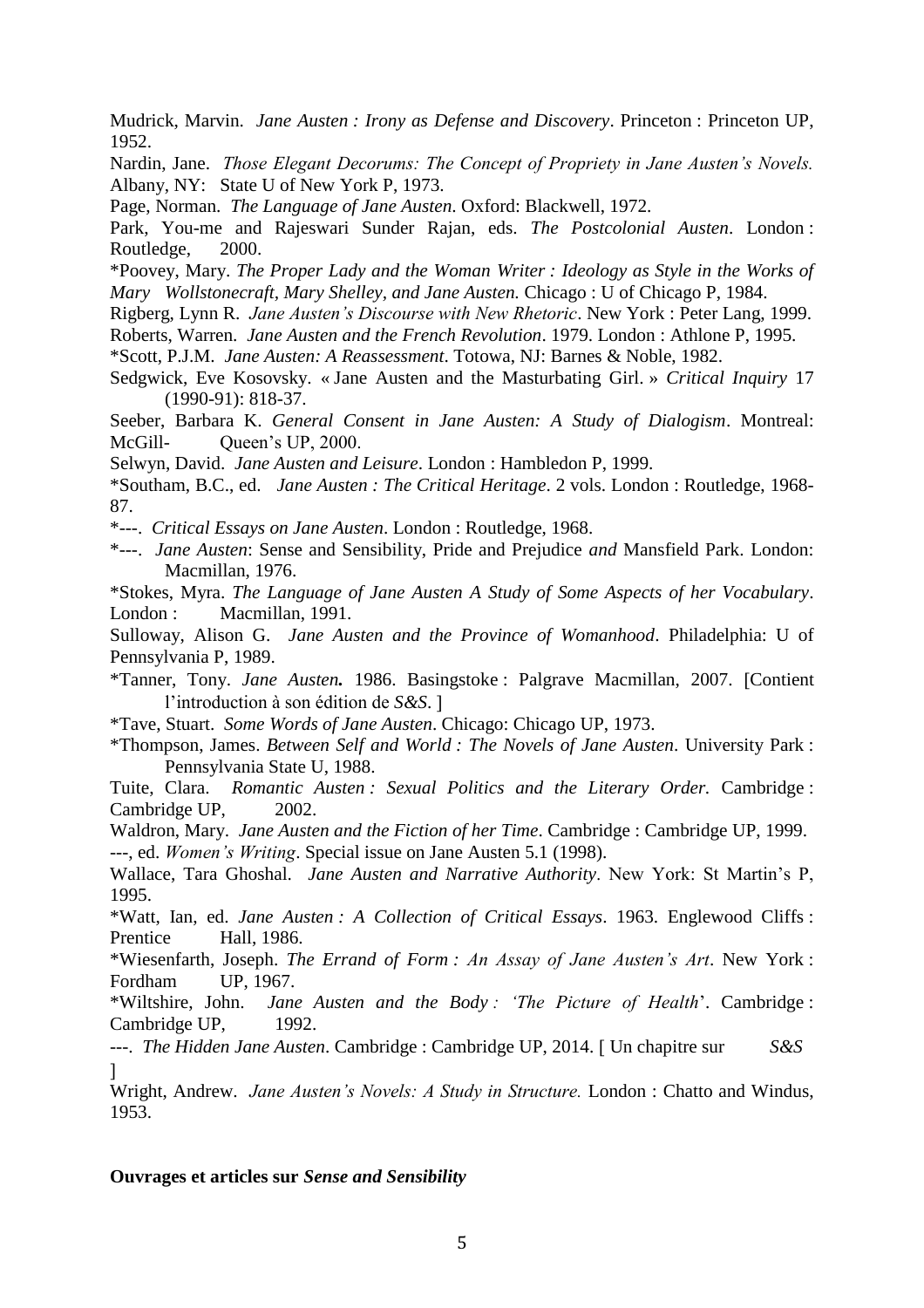- ApRoberts, Ruth. « Sense and Sensibility, or Growing up dichotomous. » *Nineteenth-Century Fiction* 30 (1975-76): 351-65.
- \*Armstrong, Isobel. *Sense and Sensibility*. Penguin Critical Studies. London : Penguin 1994.
- Bartlett, Nora. « Deaths and Entrances : The opening of *Sense and Sensibility.* » *Persuasions : the Jane Austen Journal On-line* 32.2 (Summer 2012) : no pagination.
- Benedict, Barbara. « Jane Austen's *Sense and Sensibility*: The Politics of Point of View ». *Philological Quarterly* 69.4 (Fall 1990): 453-70.
- Boyd, Zelda. « The Language of Supposing : modal auxiliaries in *Sense and Sensibility* ». In Janet Todd, ed., *Jane Austen* : New Perspectives. New York : Holmes and Meier, 1983. Pp. 142-54.
- Brissenden, R. F. « The Task of Telling Lies : Candor and Deception in *Sense and Sensibility*. » In Paul J. Korshin and Robert R. Allen, *Greene Centennial Studies.* Charlottesville : UP of Virginia, 1984. Pp. 442-57.
- Brodey, Inger Sigrun. « Adventures of a Female Werther: Jane Austen's Revision of Sensibility. » *Philosophy and Literature* 23.1 (April 1999): 110-26.
- Craddock, Patricia. « The Almanac of *Sense and Sensibility* ». *Notes and Queries* new series 26 (1979): 222-6.
- \*Duckworth, Alistair M. *The Improvement of the Estate: A Study of Jane Austen's Novels*. 1971. Baltimore: Johns Hopkins UP, 1994.
- Edgecombe, Rodney Stenning. « Change and Fixity in *Sense and Sensibility* ». *SEL: Studies in Englih Literature 1500-1900* 41.3 (2001): 605-22.
- \*Folsom, Marcia McClintock. « The Narrator's Voice and the Sense of *Sense and Sensibility*. » *Persuasions : The Jane Austen Journal* 33 (2011) : 29-39.
- Goodlad, Lauren M.E. « England's Glorious 'Middle Way': Self-Disciplinary Self-Making and Jane Austen's *Sense and Sensibility.* » *Genre: Forms of Discourse and Culture* 33.1 (Spring 2000) : 51-81.
- Goubert, Pierre. « *Sense and Sensibility* : Réflexions sur un titre. » *XVII-XVIII Bulletin de la Société d'études anglo-américaines des XVIIe et XVIIIe siècles* (juin 1993) : 55-60.
- \*Halperin, John, ed. *Jane Austen: Bicentenary Essays*. Cambridge: Cambridge UP, 1975.
- Hughes, Bill. « Jane Austen's Conversational Pragmatics : Rational Evaluation and Strategic Action in *Sense and Sensibility*. » *Persuasions: the Jane Austen Journal On-Line* 32.2 (Summer 2012) : no pagination.
- Jack, Ian. « The Epistolary Element in Jane Austen. » In G.A. Bonnard, ed., *English Studies Today : Second Series*. Bern : Francke, 1961. Pp. 173-86.
- \*Johnson, Claudia. « The 'Twilight of Probability' : Uncertainty and hope in *Sense and Sensibilit.y* » *Philological Quarterly,* 62 (1983): 171-86.
- Kaplan, Deborah. « Achieving Authority : Jane Austen's first published novel. » *Nineteenth-Century Fiction* 37 (1983) : 531-51.
- Kaplan, Laurie and Richard S. Kaplan. « What is Wrong with Marianne ? Medicine and Disease in Jane Austen's England. » *Persuasions : Journal of the Jane Austen Society*
- *of North America* 12 (16 December 1990) : 117-30.
- \*Kaufmann, David. « Law and Propriety, Sense and Sensibility : Austen on the Cusp of Modernity. » *ELH* 59.2 (Summer 1992) : 385-408.
- Kroeber, Karl. « Jane Austen as an Historical Novelist: Sense and Sensibility. » *Persuasions: Journal of the Jane Austen Society of North America* 12 (December 16, 1990) : 10-18.
- Lindstrom, Eric Reid. « Sense and Sensibility and Suffering ; or, Wittgenstein's Marianne ? » *ELH : English Literary History* 80.4 (2013) : 1067-92.
- Maurer, Shawn L. « At Seventeen : Adolescence in *Sense and Sensibilit.y* » *Eighteenth-Century Fiction* 25.4 (2013) : 721-50.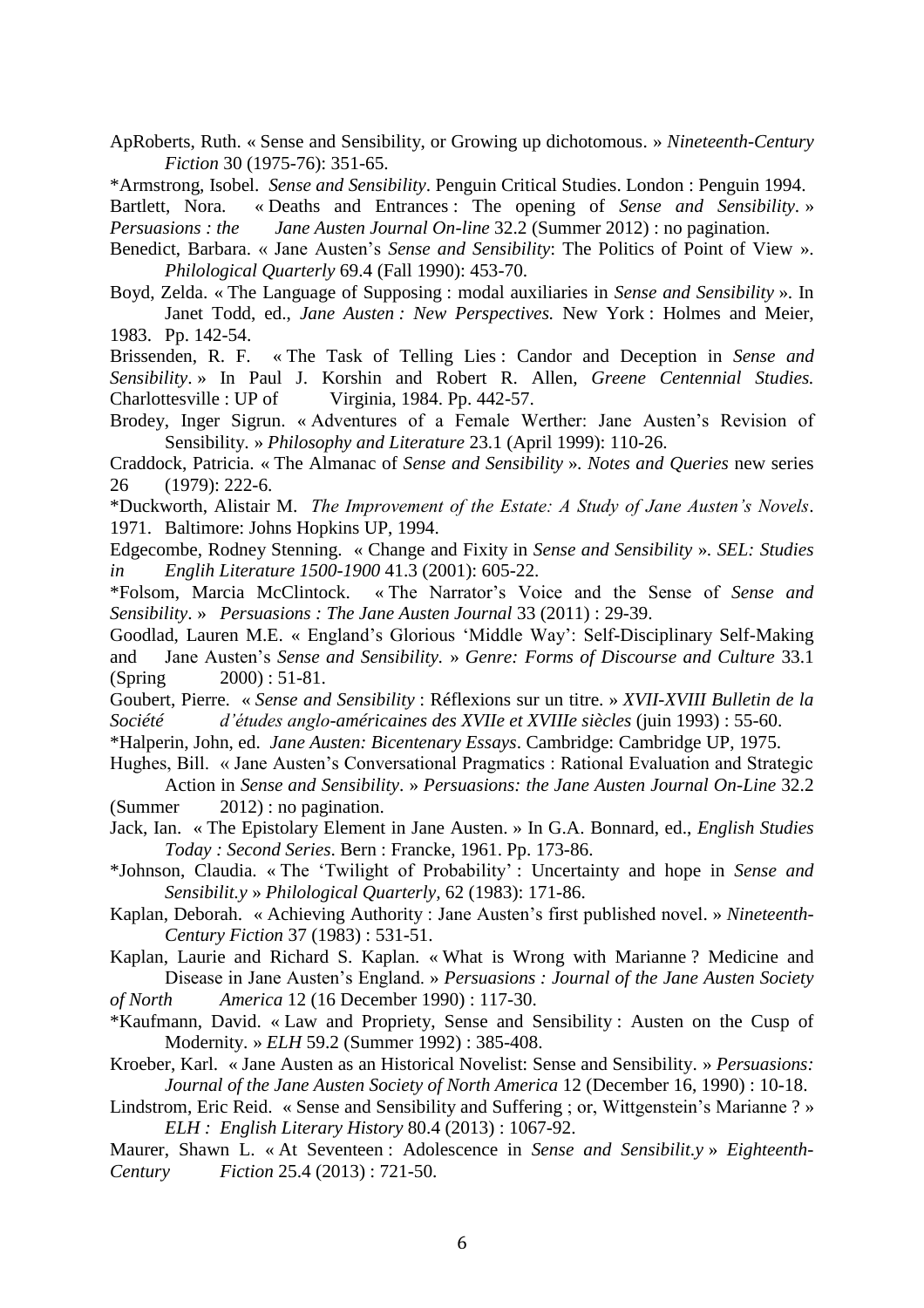McMaster, Juliet. « Speaking Fictions : The genres of Talk in *Sense and Sensibility*. » *Persuasions : The Jane Austen Journal* 33 (2011) : 172-86.

Mitric, Ana. « Jane Austen and Civility : A Distant Reading. » *Persuasions : The Jane Austen Journal* 29 (2007) : 194-208.

\*Moler, Kenneth L. « *Sense and Sensibility* and its Sources. » *Review of English Studies* 17  $(1966)$ : 413-19.

\*Moody, Ellen. « A Calendar for *Sense and Sensibility*. » *Philological Quarterly* 78.3 (Summer 1999) : 301-34.

O'Rourke, James L. « What Never Happened: Social Amnesia in *Sense and Sensibility.* » *SEL: Studies in English Literature 1500-1900* 54.4 (2014) : 773-91.

- Perkins, Moreland. *Reshaping the Senses in* Sense and Sensibility. Charlottesville : UP of Virginia, 1998.
- Phillipps, Kenneth C. « Lucy Steele's English ». *English Studies* 50 (1969), Anglo-American Supplement, lv-lxi.

Richardson, Rebecca. « Dramatizing Intimacy : Confessions and Free Indirect Discourse in *Sense and Sensibility.* » *ELH* 81.1 (2014) : 225-44.

\*Ruoff, Gene W. *Jane Austen's* Sense and Sensibility. London : Harvester Wheatsheaf, 1992.

\*Sabor, Peter. « Good, Bad, and Ugly Letters in *Sense and Sensibility.* » *Persuasions : The Jane Austen Journal On-Line* 32.1 (Winter 2011) : no pagination.

Saisselin, Rémy. « The Man of Taste as Social Model, or 'Sense and Sensibility. » In JacquesCarré, ed. *The Crisis of Courtesy : Studies in the Conduct-Book in Britain, 1600-1900.* Leiden : Brill, 1994. Pp. 119-27.

Seeber, Barbara Karolina. « 'I see Every Thing as You Desire Me to Do' : The Scolding and Schooling of Marianne Dashwood ». *Eighteenth-Century Fiction,* 11.2 (1999) : 223-34.

Spacks, Patricia Meyer. « Privacy, Dissimulation, and Propriety : Frances Burney and Jane Austen. » *Eigthteenth-Century Fiction*12.4 (July 2000) : 515-31.

Stohr, Karen. « Practical Wisdom and Moral Imagination in *Sense and Sensibility* ». *Philosophy and Literature* 30.2 (2006) : 378-94.

Thompson, James. « Sense and Sensibility : Finance and Romance. » In Syndy McMillen Conger, *Creative Resistance to Sentiment from the Augustans to the Romantics*. Rutherford : Farleigh Dickinson UP, 1990 ; 147-71.

Wallace, Tara Ghoshal. « *Sense and Sensibility* and the Problem of Feminine Authority. » *Eighteenth-Century Fiction* 4.2 (1992) : 149-64.

Zimmerman, Everett. « Admiring Pope no more than is proper : *Sense and Sensibility* » In John Halperin, ed. *Jane Austen : Bicentenary Essays* (Cambridge : Cambridge UP,

1975): pp. 123-43.

# **II. Film**

*Sense and Sensibility (film)*

#### **Filmography**:

Selection of other *Sense and Sensibility* adaptations*:* 

*From Prada to Nada*, directed by Angel Gracia. Lionsgate, 2011. 107 minutes. *Kandukondain, Kandukondain*, directed by Rajiv Menon. V. Creations (Tamil adaptation). 2000. 158 minutes.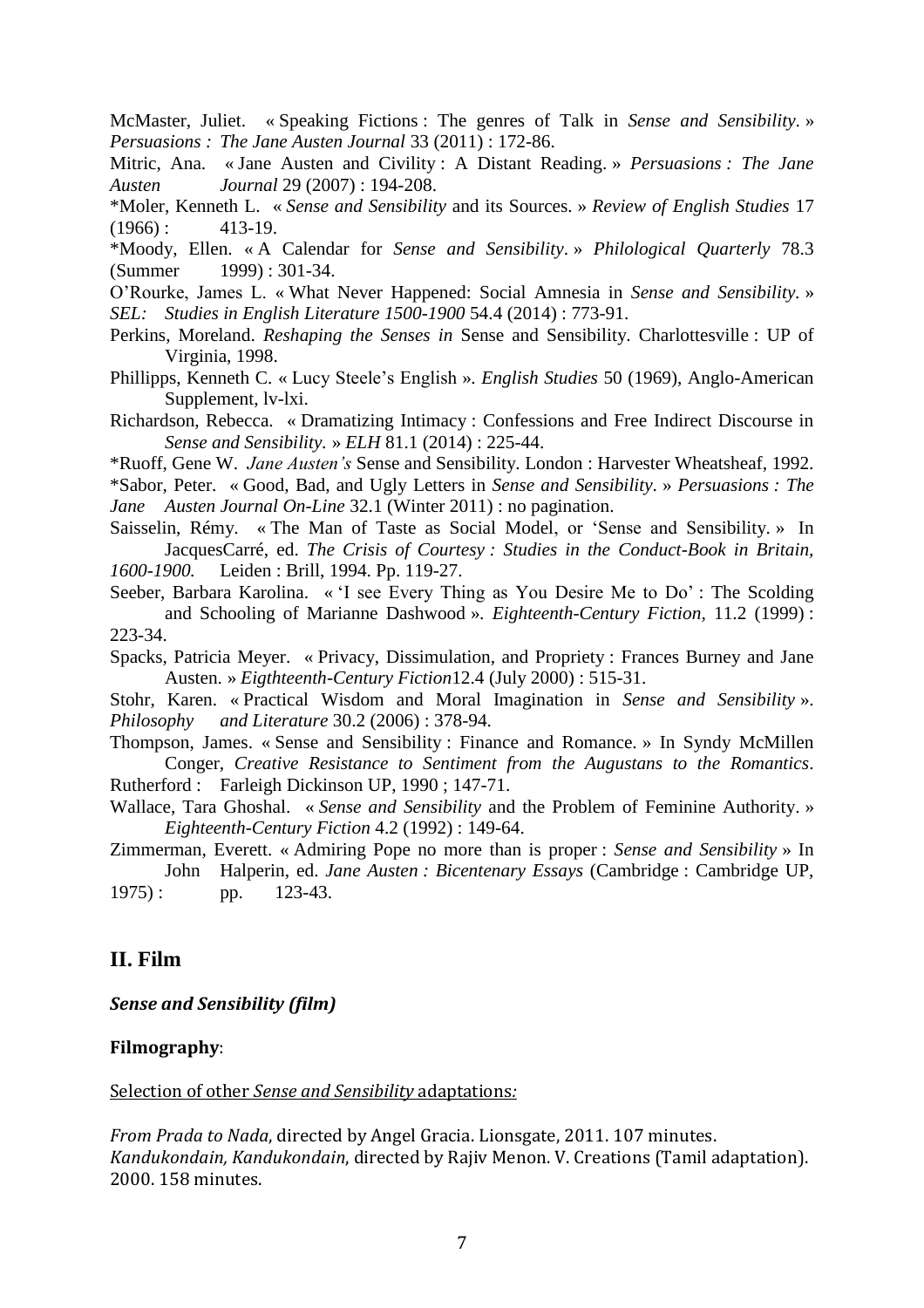*Sense and Sensibility*, directed by John Alexander. Screenplay Andrew Davies. BBC / WGBH Boston, 2008. 174 minutes.

### Selection of other Jane Austen adaptations:

*Jane Austen's Emma*, directed by Diarmuid Lawrence, written by Andrew Davies. 1997 UK. ITV/A&E. 107 minutes. *Mansfield Park,* directed and written by Patricia Rozema, 1999 US/UK. Miramax, BBC, HAL Films. 112 minutes. *Pride and Prejudice*, directed by Simon Langton, written by Andrew Davies. 1995 UK. BBC TV series. 300 minutes (6 episodes). *Pride and Prejudice*, directed by Joe Wright, written by Deborah Moggach. Working Title, 2005. 127 minutes.

Selection of other Ang Lee films:

*The Wedding Banquet.* Samuel Goldwyn Company, 1993. *Eat Drink Man Woman.* Samuel Goldwyn Company, 1994. *The Ice Storm.* Fox / Touchstone, 1997. *Crouching Tiger, Hidden Dragon.* EDKO / Sony, 2000. *Brokeback Mountain*. Focus Features, 2005.

## **Bibliography.**

General works on film analysis and adaptation.

BAZIN, André. « Pour un cinéma impur: défense de l'adaptation », *Qu'est-ce que le cinéma ?* Paris: Cerf, 1981. 81-106.

BORDWELL, David and Kristin Thompson. *Film Art, an Introduction.* McGraw-Hill, Inc.: 1979, reed. 1993.

CARTMELL, Deborah, and Imelda WHELEHAN, eds. *Adaptations. From Text to Screen, Screen to Text.* London and New York: Routledge, 1999.

CARTMELL, Deborah and Imelda WHELEHAN, eds. *The Cambridge Companion to Literature on Screen.* Cambridge: Cambridge University Press, 2006.

GIDDINGS, Robert, Keith SELBY and Chris WENSLEY. *Screening the Novel: the Theory and Practice of Literary Dramatization.* 1990. New York: St Martin's Press, 1997.

—— and Erica SHEEN, eds. *The Classic Novel from Page to Screen*. Manchester, New York: Manchester University Press, 2000.

HARPER, Sue. *Picturing the Past: the Rise and Fall of the British Costume Film.* London: British Film Institute, 1994.

HIGSON, Andrew. *English Heritage, English Cinema. Costume Drama since 1980*. Oxford: Oxford University Press, 2003.

HUTCHEON, Linda. *A Theory of Adaptation*. London; New York: Routledge, 2006.

LEITCH, Thomas. *Film Adaptation and Its Discontents. From Gone With the Wind to the Passion of Christ.* Baltimore: Johns Hopkins University Press, 2009.

MC FARLANE, Brian. *Novel to Film: an Introduction to the Theory of Adaptation*. Oxford: Clarendon Press; New York: Oxford University Press, 1996.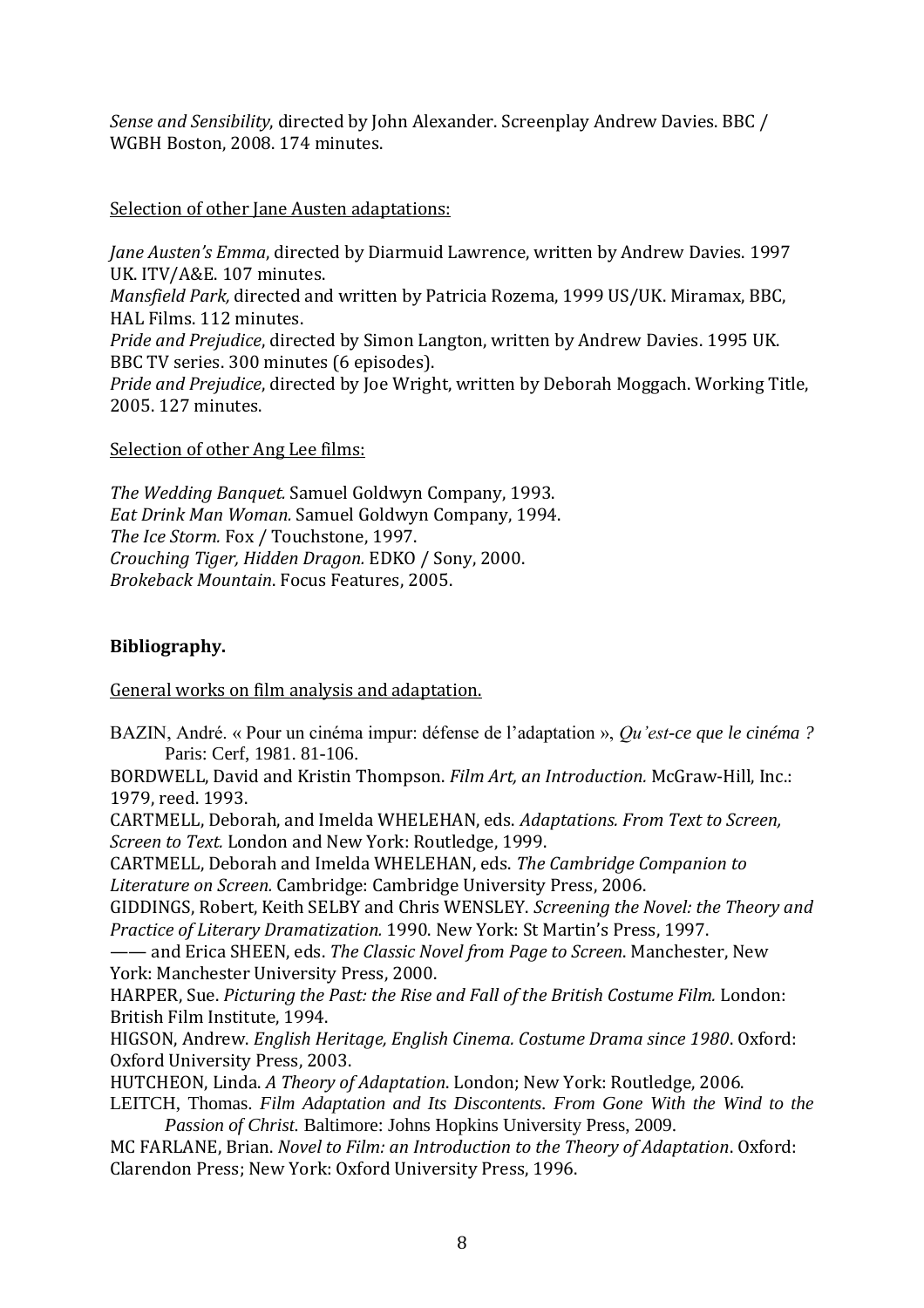NAREMORE, James, ed. *Film Adaptation*. London: the Athlone Press, 2000.

STAM, Robert, and Alessandra RAENGO, eds. *A Companion to Literature and Film*. Oxford: Blackwell, 2004.

On *Sense and Sensibility* and Jane Austen adaptations.

AMIS, Martin. "Jane's World". *The New Yorker* 8 Jan. 1996: 31-35.

BLUM, Virginia. "The Return to Repression: Filming the Nineteenth Century", in Pucci, Suzanne R. and James Thompson, eds. *Jane Austen & Co.: Remaking the Past in Contemporary Culture*. Albany: State University of New York Press, 2003. 133-156. BROWNSTEIN, Rachel M. "Out of the Drawing Room, Into the Lawn", in Troost, Linda and Sayre N. Greenfield, eds. *Jane Austen in Hollywood*. Lexington: University Press of Kentucky, 1998. 13–21.

DILLEY, Whitney Crothers. "Opposition and resolution in *Sense and Sensibility, The Cinema of Ang Lee*. New York: Wallflower, 2007. 85-101.

DOBIE, Madeleine. "Gender and the Heritage Film: Popular Feminism Turns to History", in Pucci, Suzanne R. and James Thompson, eds. *Jane Austen & Co.: Remaking the Past in Contemporary Culture*. Albany: State University of New York Press, 2003. 247–260. DOLE, Carol M. "Austen, Class and the American Market", in Troost, Linda and Sayre N. Greenfield, eds. *Jane Austen in Hollywood*. Lexington: University Press of Kentucky, 1998. 58-78.

GAY, Penny. "*Sense and Sensibility* in a Post-Feminist world: Sisterhood is Still Powerful" in MacDonald, Gina and Andrew MacDonald, eds. *Jane Austen on Screen*. Cambridge University Press, 2003. 90–110.

GRAY, Beverley. "*Sense and Sensibility,* a Script Review*" Creative Screenwriting* 4.2. Summer 1997: 74-82.

HARRIS, Jocelyn. "Reviews of *Sense and Sensibility*, *Persuasion* and *Clueless*". *Eighteenth Century Fiction* 8. 1996: 427-30.

HIGSON, Andrew. "English Heritage, English Literature, English Cinema: Selling Jane Austen to Movie Audiences in the 1990s" in Voigts-Virchow, Eckart. *Janespotting and Beyond: British Heritage Retrovisions Since the Mid-1990s*. Gunter Narr Verlag Tubingen, 2004. 35–50.

KAPLAN, Deborah. "Mass Marketing Jane Austen", in Troost, Linda and Sayre N. Greenfield, eds. *Jane Austen in Hollywood*. Lexington: University Press of Kentucky, 1998. 177-187.

KOHLER-RYAN, Renee and Sydney PALMER. "What Do You Know of My Heart?: The Role of Sense and Sensibility in Ang Lee's *Sense and Sensibility* and *Crouching Tiger Hidden Dragon*", in Arp, Robert, Adam Barkman and James McRae. *The Philosophy of Ang Lee*. University Press of Kentucky, 2013. 41–63.

LOOSER, Devoney. "Jane Austen 'Responds' to the Men's Movement". *Persuasions On-Line* 18: 150–170. 1996.

<http://www.jasna.org/persuasions/printed/number18/looser.htm>Last consultation May 2015.

MACDONALD, Gina and Andrew F. MACDONALD, eds. *Jane Austen on Screen*. Cambridge: Cambridge University Press, 2003.

MENAND, Louis. "Hollywood's trap". *New York Review of Books* 19 Sept. 1996: 4-6.

\_\_\_\_. "What Jane Austen doesn't tell us". *New York Review of Books* 1 Feb. 1996: 13-15. MILLS, Clifford W. *Ang Lee*. Chelsea House Publishers, 2009.